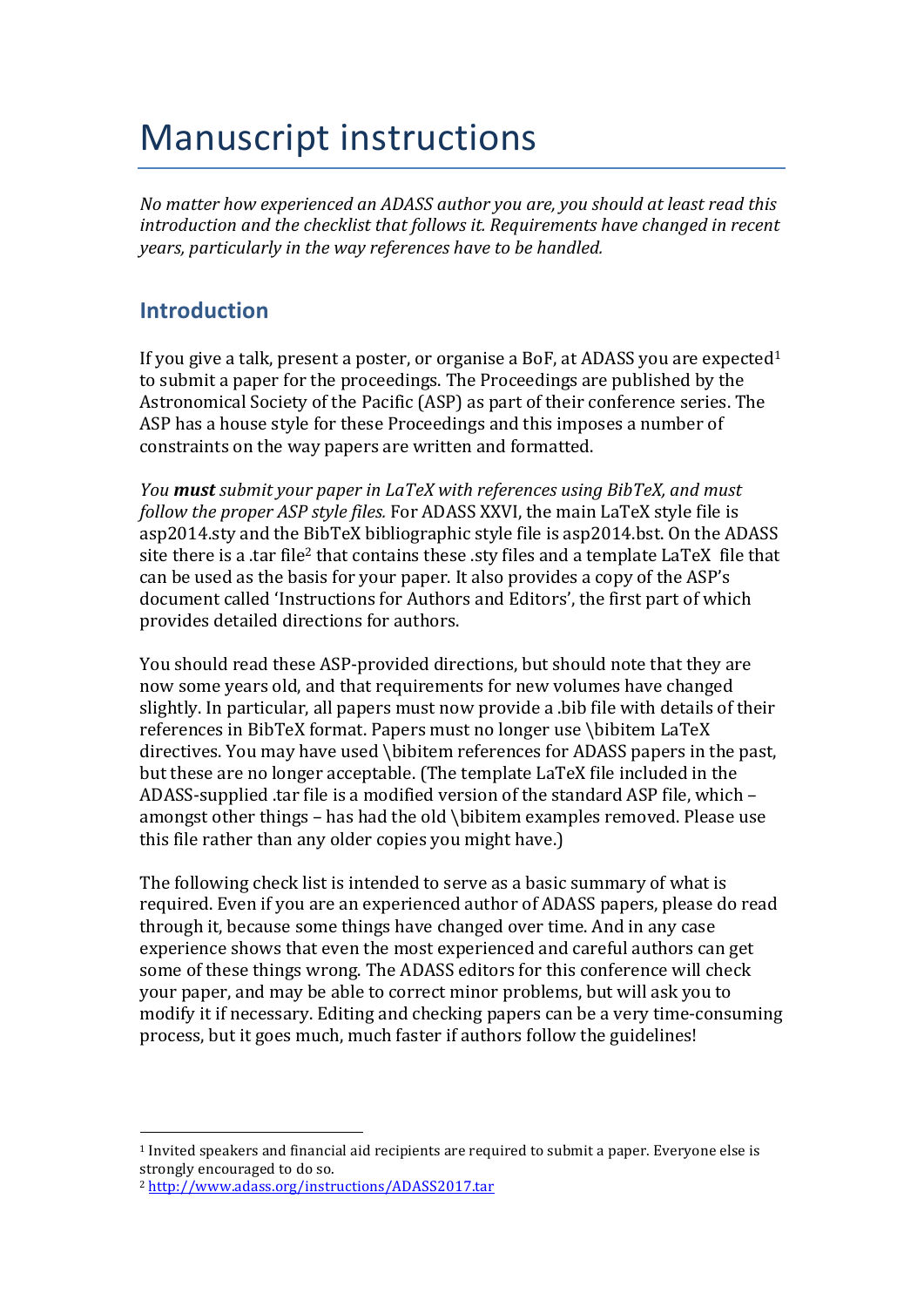Each item in the checklist ends with a reference to one of the following sections, which covers the point in more detail. For even more detail, see part one of the ASP's 'Instructions for Authors and Editors' document.

# **Check list**

- References must all use BibTeX entries in a .bib file. No use of \bibitem! (Even though some older ASP templates have them.) (See References.)
- All references must be cited in the text, usually using  $\citet{ or }citep. Do$ not use \cite. (See References.)
- No LaTeX warnings. Particularly, no overfull hboxes or unresolved references. (See LaTeX warnings and errors.)
- No use of \usepackage except for \usepackage{asp2014}. (See LaTeX packages and commands.)
- No use of \renewcommand or \renewenvironment. (See LaTeX packages and commands.)
- Arguments to  $\cdot$  citep etc., should use ADS type references where possible, fall back on <author><year> or something suitably unique if not. (See References.)
- References in the text are all generated automatically (using  $\cdot$  citep etc), not put in explicitly as ordinary text that just looks like a generated reference. (See References.)
- Definitely no LaTeX errors. (See LaTeX warnings and errors.)
- Paper is the right length. References don't spill over into one more page. (See Length of Paper.)
- Paper has an abstract. (See Length of Paper.)
- References are to things that actually exist and can be expected to continue to exist. Not papers "in preparation" or URLs for blog items. (See References.)
- Graphics files have to be .eps encapsulated Postscript format. Yes they do! Sorry, but they do. (See Figures – format.)
- Name all the files properly figures are  $\langle$  paper  $>$  f $\langle$ n $>$ .eps, eg 01-3 f1.eps. Paper names use dashes not periods, 01-3.tex not 01.3.tex. Posters now use the same naming convention as oral papers, e.g. P3-21. (See File names and Paper IDs.)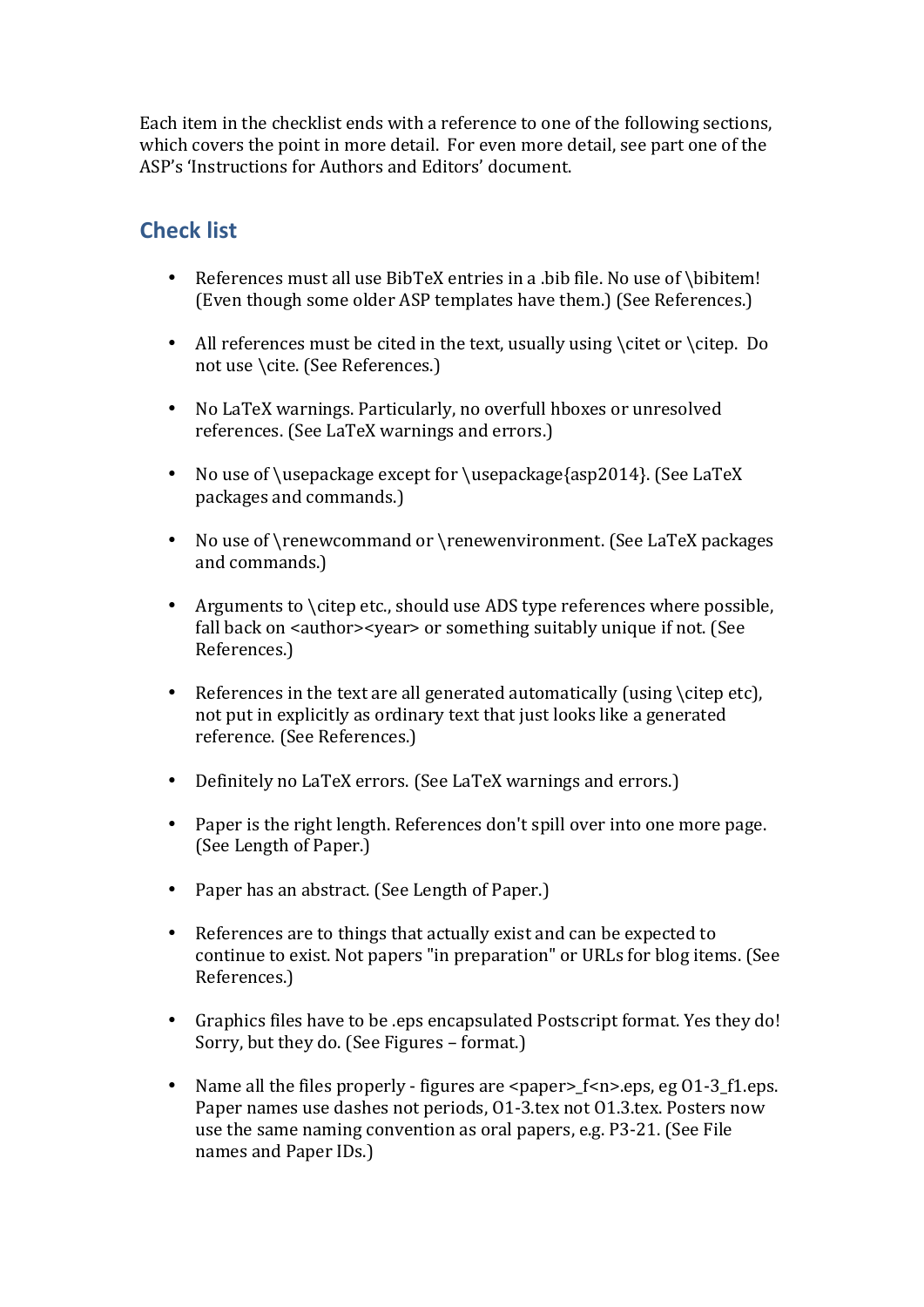- Figure captions should make sense if the figure is printed in monochrome - because it will be! (See Figures – content.)
- Figures are legible at the size ADASS Proceedings volumes are printed, which is quite small. (See Figures  $-$  content.)
- Copyright forms signed and filled out don't use electronic signatures. (See Miscellany.)
- Author lists follow the correct format: comma separated, with an 'and' for the final author. (See Authors and Affiliations.)
- The first author of the paper must be the person who presented the paper at the conference. (See Authors and Affiliations.)
- No repetition of affiliations list each organisation once, with multiple email addresses if you really must. (See Authors and Affiliations.)
- Running heads should fit in the same horizontal space as the text does, not pushing the page numbers over to the right. (See LaTeX warnings and errors.)
- Run through a spelling checker. (I know that can be tricky with  $LaTeX.$ ) (See Content and Typesetting.)
- Proofread, or have the text proofread, to check for proper English usage. In particular, note that "allows to" is not conventional English, and English uses articles  $\lceil a \rceil$  an', the  $\lceil a \rceil$  in places where other languages, particularly Eastern European languages, don't have them. (See Content and Typesetting.)

# **References**

Unless your paper has no references at all, it needs a .bib file. An example file is included in the tar file available from  $ADASS^3$ .

Most of the entries in the example file come from the ADS abstract service.<sup>4</sup> If you can find the paper you want to reference on ADS, you can click on the "Bibtex" entry for this abstract" link that ADS provides following the abstract. Copy and paste this into your .bib file. If you cannot find the reference on ADS, you will probably need to create the entry yourself. A useful guide to BibTeX entries can be found in the OpenOffice pages.<sup>5</sup> If absolutely nothing else fits, fall back on an @misc entry.

 

<sup>3</sup> http://www.adass.org/instructions/ADASS2017.tar

<sup>4</sup> http://adsabs.harvard.edu/abstract\_service.html

<sup>5</sup> http://www.openoffice.org/bibliographic/bibtex-defs.html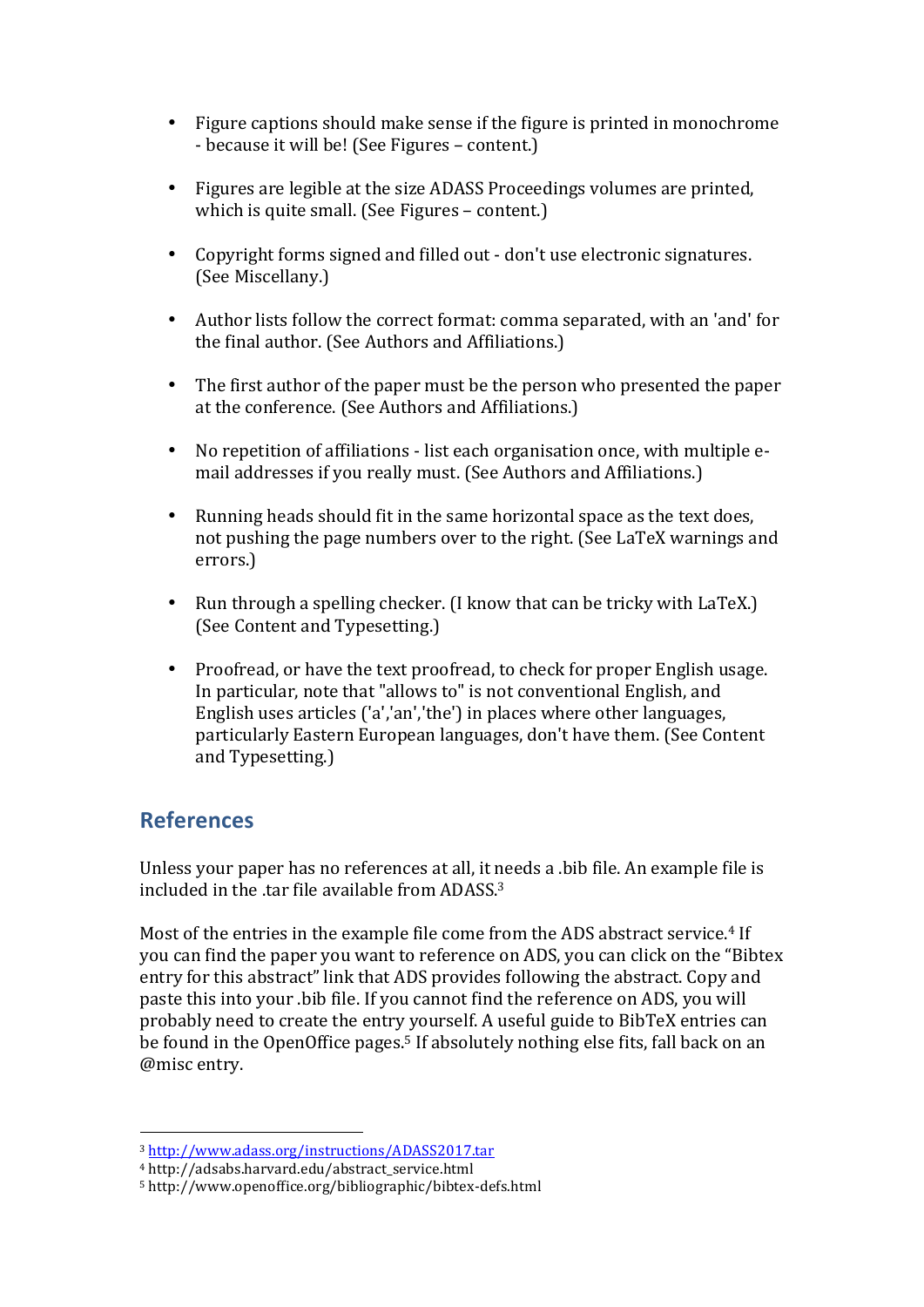The point of including references is so that readers can actually locate the reference in question. Remember this when considering references to papers "in press" or "in preparation". ASP frowns on such references to things that don't actually exist yet, because they're going to be hard for readers to find. Try to avoid these. If you really must use them, try to include enough detail for a future reader to locate the paper when it does appear.

Papers in arXiv that have not yet been published can be referenced. Indeed, ADS will generate BibTeX refences for such papers. This fictional example shows the main fields:

```
@ARTICLE{20yyarXivnnnn.mmmmmm,
author = { {\rm \{Author\} }, A.~N. and others},
 title = "{A really important paper}",
 journal = {ArXiv e-prints},
   archivePrefix ="arXiv",
 \begin{array}{lll} \texttt{eprint} & = & \texttt{~}\{ \texttt{arXiv:nnnn.mmmmm}\}, \end{array}year = 20yy,}
```
In general, most things on the Web are transient, and should not be included as formal references. The preferred way to reference a URL is to supply the URL as a footnote. If it doesn't clutter up the text, it might be included as part of the main text, usually in parentheses. If you are struggling to fit in your 4 pages, note that footnotes take up more space than in-text references. If you use a URL, embed it in \url{}, e.g. use \url{http://cxc.cfa.harvard.edu/} rather than {\tt http://cxc.cfa.harvard.edu/}.

You will find that references generated by BibTeX from ADS-generated entries can be very verbose, and eat into your allotted number of pages. You can reduce this fairly easily. ADS generates the full author list, but the ADASS convention is that papers with 8 or more authors should be abbreviated to just "A. N. Author et al.", for which the BibTeX entry should be "{Author},  $A.~N$ . and others". Note that this applies to lists of editors as well, although more than eight editors is unusual. Also, ADS makes ADASS references particularly verbose, calling the series "Astronomical Society of the Pacific Conference Series" which you can replace with "ASP Conf. Ser.", and the ADASS book titles "Astronomical Data Analysis Software and Systems XXI" etc., which you can replace with "ADASS XXI".

The editing process for the ADASS proceedings involves combining all the individual bib files into one master bib file for the whole volume. For this to work properly, the names used to cite references should be as standard as possible. Please do not use "ref1", "ref2", etc. - if everyone does that it will be chaotic. The standard ADS reference names, 2015MNRAS.454.1012A, 2015arXiv1511000110, etc. are cumbersome, but are a standard. If you have to make up your own, a convention like <author><year> is reasonable.

References to the current ADASS volume should use the following template:

```
@inproceedings{<paper_id>_adassxxv,
         \overline{\text{author}} = \overline{\text{``cauthors''}},
```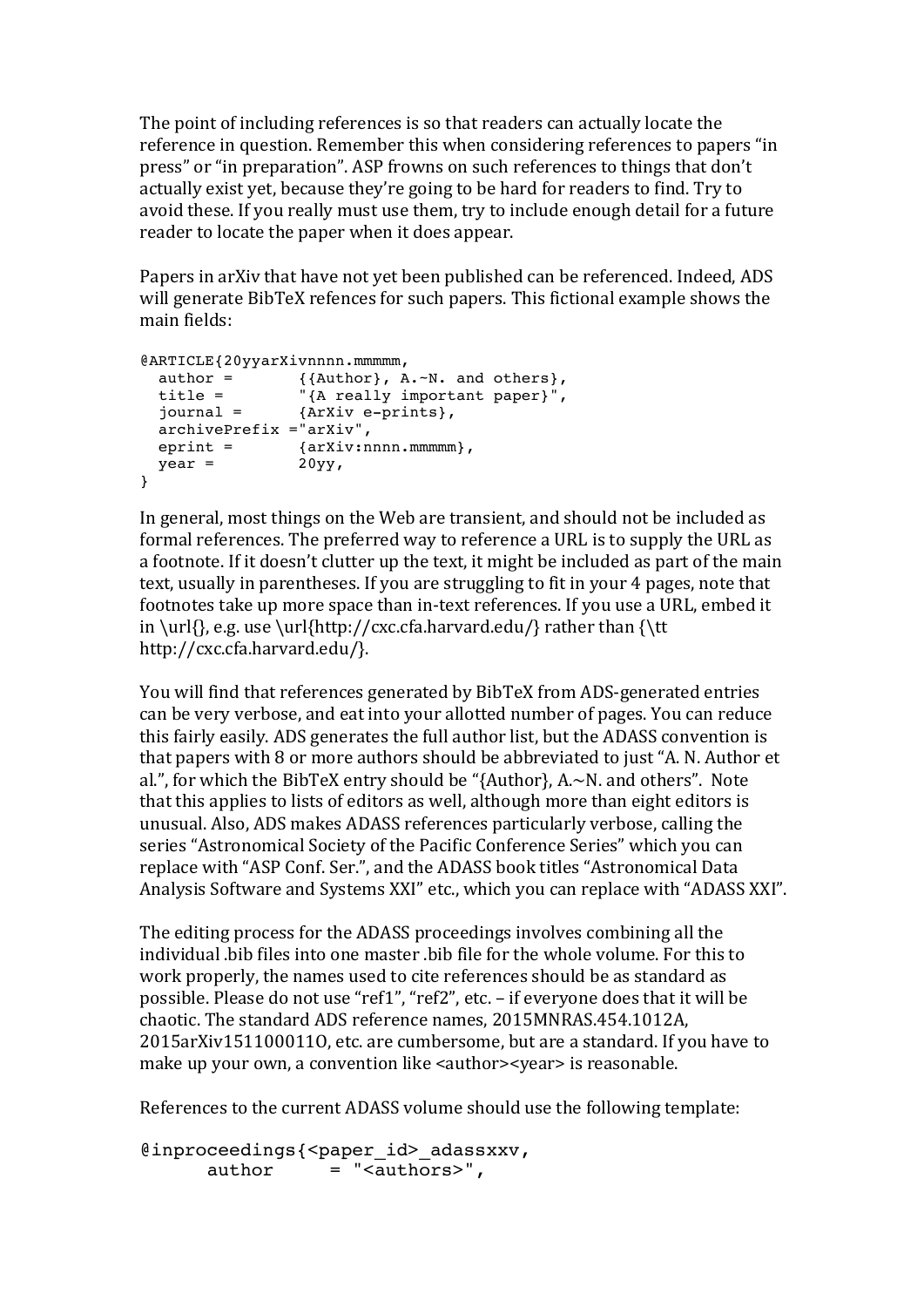```
 booktitle = "ADASS XXVI",
year = 2017, editor = "TBD",
volume = "TBD", series = "ASP Conf. Ser.",
 pages = "TBD",
 publisher = "ASP",
 address ="San Francisco",
```
}

(Yes, it will be 2017 before the Proceedings are published!). The ADASS editors will fill in the various TBDs as part of the process of completing the volume. For the  $\epsilon$  paper id> element, please use the oral, poster etc. ID (e.g., O2-1, P2-17, etc.) given in the programme. The <authors> element should list the authors of the paper being referenced.

It is never correct to list more than one author followed by et al. You should never have an entry like author =  $\{\{\text{Author}\}, \text{A.-N.} \text{ and } \{\text{Coauthor}\}, \text{B.-M.} \text{ and}$ others} in the BibTeX file.

The bib file you supply should only include references actually cited in the .tex file. Please don't send vour master bib file with every reference vou've ever used. This complicates things for the editors.

Don't put 'fake' references in your actual text: "This is described by Bloggs et al. (1999)". Use "This is described by  $\ct{Bloggs1999}$ ".

LaTeX supports a number of  $\cdot$  cite'-type commands, but most of what you need can be accommodated by \citet and \citep. You should not use the simple  $[$ and traditional) \cite, which is an older-style of command and can cause problems. There are other  $\cdot\$ cite'-type commands that can be used in unusual circumstances<sup>6</sup>, and only \cite must be avoided, but try to stick to \citet and \citep. The ASP Instructions provide a very good explanation of how to use these.

You will need to supply your .bib file, which you should call <paper id>.bib, eg P9-99.bib, and you will need to include the line:

\bibliography{P9-99}

in your .tex file, with P9-99 replaced by your paper identifier.

Note that using BibTeX with LaTeX is something of a circular process. First you run LaTeX to pick up all the '\cite'-type references (written into the .aux file).

latex P9-99.tex

 

At this point, you will see LaTeX warnings about undefined citations. Then you run BibTeX:

<sup>6</sup> See http://texdoc.net/texmf-dist/doc/latex/natbib/natbib.pdf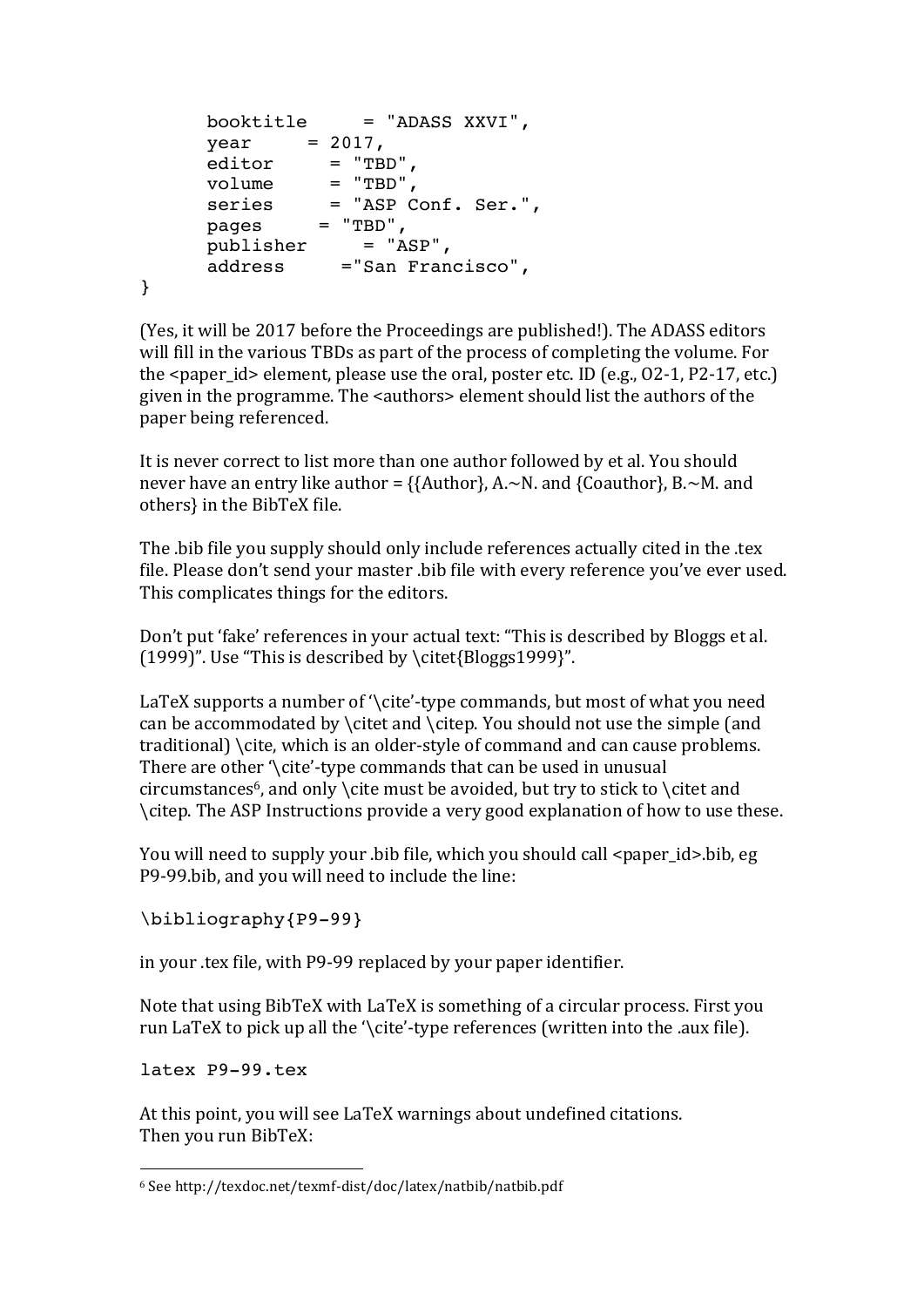bibtex P9-99

And then you run LaTeX again. It always takes two runs to get all the citations resolved:

latex P9-99.tex latex P9-99.tex

#### **File names and paper IDs**

Following a standard convention makes it easier to handle submitted files automatically. Please name all your files as follows.

All presentations have a type and a number, and an ID constructed from these. The type is abbreviated to a single letter, as follows:

Invited presentation: I Oral presentation: O  $BoF: B$ Focus demo: F Poster: P Demo booth: D Tutorial: T

The number for an oral presentation is formed from the session number and the number within that session, separated by a dash, e.g. "I2-1", or "O10-3". Posters follow the same convention, using a combination of the key theme number and number within that theme, e.g. "P3-21". (Note that for conferences before 2016, posters were just given a three-digit number, e.g. "P045", but that has now changed so that posters can be associated with conference themes.) All other presentations are just given a number from 1 up.

The ID for each presentation is then just the type letter followed by the number. In most of these notes this is shown as  $\langle$  paper\_id  $\rangle$ .

The main LaTeX file for a presentation must be  $\leq$  paper id>.tex. The BibTeX file must be  $\leq$  paper id  $\geq$ .bib and the graphics files for any figures must be  $\epsilon$  <paper\_id>\_f<n>.eps, where  $\epsilon$ n> is the figure number, starting at 1.

For example:

BoF 2 B2.tex, B2.bib, B2\_f1.eps Focus Demo 5 F5.tex, F5.bib, F5 f1.eps Poster P1.23 P1-23.tex, P1-23.bib, P1-23 f1.eps

Oral presentation  $04.3$  04-3.tex,  $04-3$ .bib,  $04-3$  f1.eps Invited presentation  $13.1$  I3-1.tex,  $13$ -1.bib,  $13$ -1  $f1.$ eps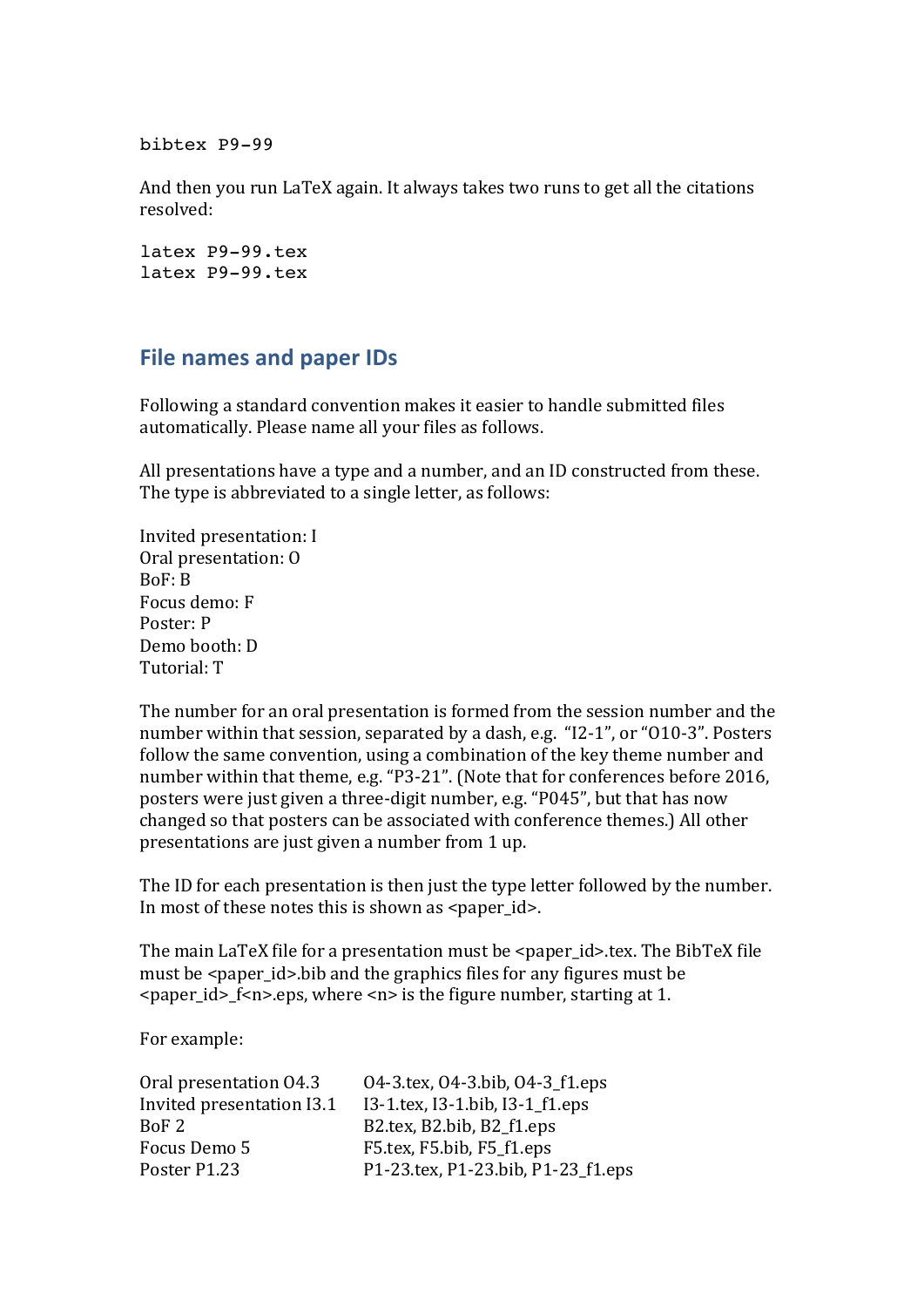Demo Booth 4 D4.tex, D4.bib, D4 f1.eps Tutorial 2 T2.tex, T2.bib, T2 f1.eps

When you submit your paper, you should include the .tex file, the .bib file (unless your paper has no references) and any .eps files it uses. You should also include a copy of the .pdf file that was generated when you typeset the paper yourself.

#### **Figures - content**

The most important point about figures is that they're there for the reader to look at. That means they have to be clear and legible. It's important to realise that the reader may read the paper in two rather different ways: in the printed volume, and on-line. This complicates things, but ideally a figure should be clear and informative in both circumstances.

The printed book produced for all ASP Conference proceedings has quite small pages – the books are closer to A5 than to A4. Most authors will make test prints of their papers, if at all, on A4 or the roughly equivalent US quarto. Try printing your paper two pages to a sheet instead, and in black and white. Most people will be surprised at how hard it is to make out the figures, and will be thoroughly confused by captions such as "the red line shows ... while the green line shows ...". See if you can say what you need without mentioning colour.

If you possibly can, make your figures easy to read in the printed volume. The ASP has quite strict guidelines about this, and they review the volume when it is submitted to them for publication. However, being realistic, most people are going to view an on-line version of the paper, and that version will be in colour and can be blown up on a screen as much as needed. ADASS papers are available without restrictions such as paywalls, and the preface to the volume will describe how to access them.

The ASP 'Instructions for Authors and Editors' document devotes quite a lot of space to the question of figures, and you should read what it has to say. (Summary: \articlefigure and \articlefiguretwo, or \plotone and \plottwo will do most of what you need, and if you need more you can use \includegraphics.) Do crop any unnecessary white space from around your figure, because that is wasted space on the page. Ideally, ensure that any included line art or text (such as annotations) is legible when the figure is shrunk to 90% of the intended print size. Lines should not be defined as hairline width; the recommended minimum line width at the intended print size is 0.25pt.

Figures need to have a MINIMUM resolution of 240 pixels per inch  $(95 \text{ pix/cm})$ to reproduce satisfactorily. Authors should print out their figures at actual size and evaluate the readability of any embedded text. If the embedded text appears smaller than about  $8$  pt, then it is not going to be readable in the final printed figure. Text also needs to appear in a contrasting colour to be easily legible.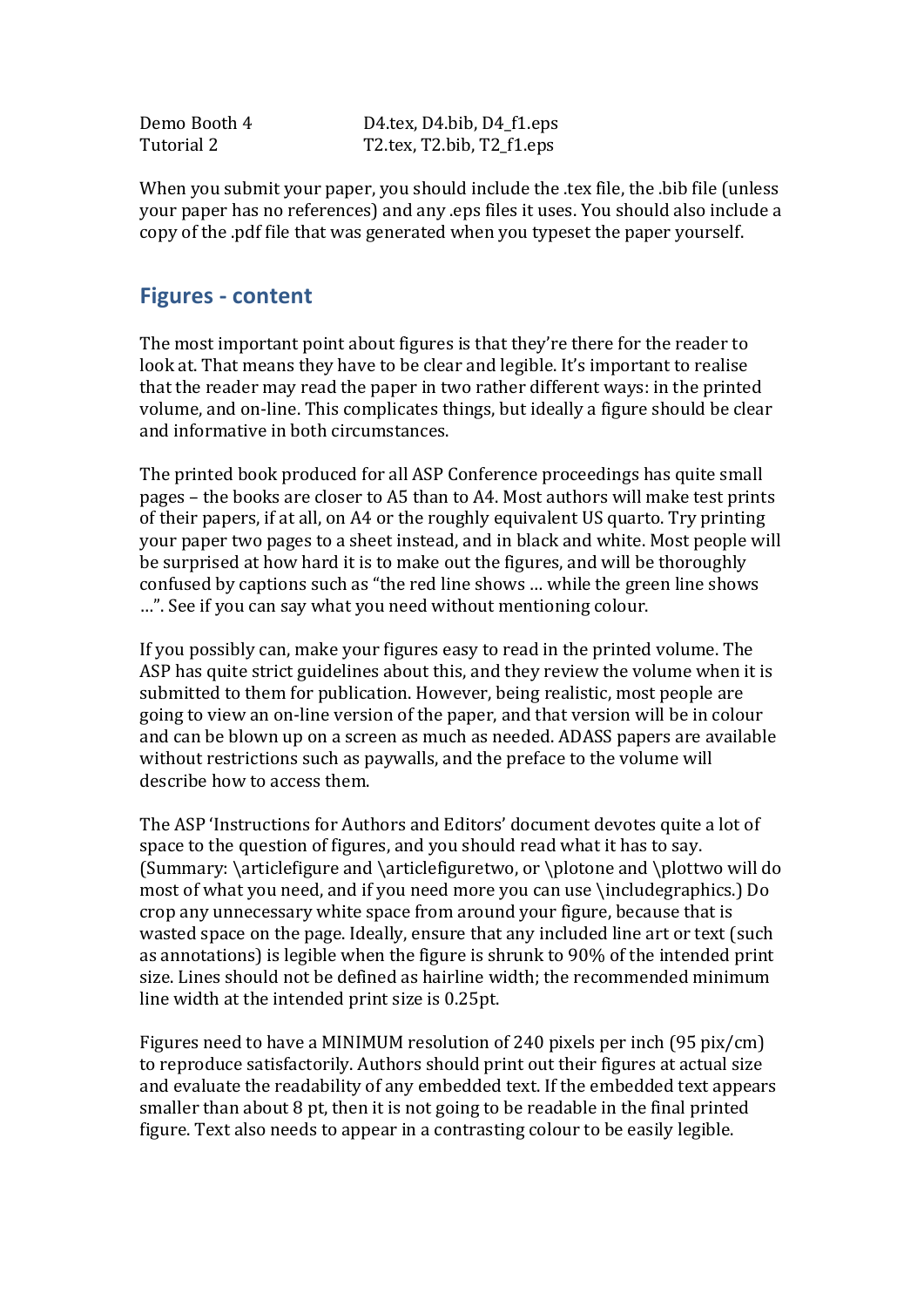Equally, for the benefit of those reading on-line, make sure that your figure has enough resolution to be magnified to show the required detail without becoming pixelated.

# **Figures – format**

Figures must be submitted as .eps (encapsulated postscript files). Unfortunately, this is an ASP requirement. We realise the originals for most figures will not be in this format, and you will have to convert them. Sorry.

There are some very capable graphic conversion programs that can convert almost anything into a .eps file. One example for MacOS is GraphicConverter<sup>7</sup>. There are a number of Web-based converters of varying quality available. We have seen some rather strange .eps files submitted with ADASS papers in the past. It also seems that some versions of LaTeX handle strange .eps files better than others do, so the ADASS editors may not always get the same results as you do from some of the stranger files – bounding box problems in particular can make a figure look a different size on different machines.

If you have problems with conversion to .eps, contact the ADASS editors. If you think your eps files may give problems, it can help to submit the original files as well (but don't expect the editors to fix all your conversion problems for you!). This is a case where submitting your version of the final .pdf file can help – the editors can at least see what you expect the figures to look like.

# LaTeX warnings and errors

Your paper should run through LaTeX without any errors. Obviously!

It should also run through LaTeX without any warnings. Most warnings should be treated as errors.

ADASS papers often generate warnings about an overfull \hbox. These need to be fixed, as otherwise the text can run off the printed page in the final volume. Some overflow errors will be annoyingly small, but they still need to be fixed.

A common cause of an overfull \hbox is an included figure that's been forced to too large a scale. Another is verbatim text where the lines are too long. LaTeX will not attempt to hyphenate verbatim text, and all it can do is let it overflow the page. Yet another, especially given the variety of terminology and the use of URLs etc. in ADASS papers, is the simple case where LaTeX would like to hyphenate a

 

<sup>7</sup> https://www.lemkesoft.de/en/products/graphicconverter/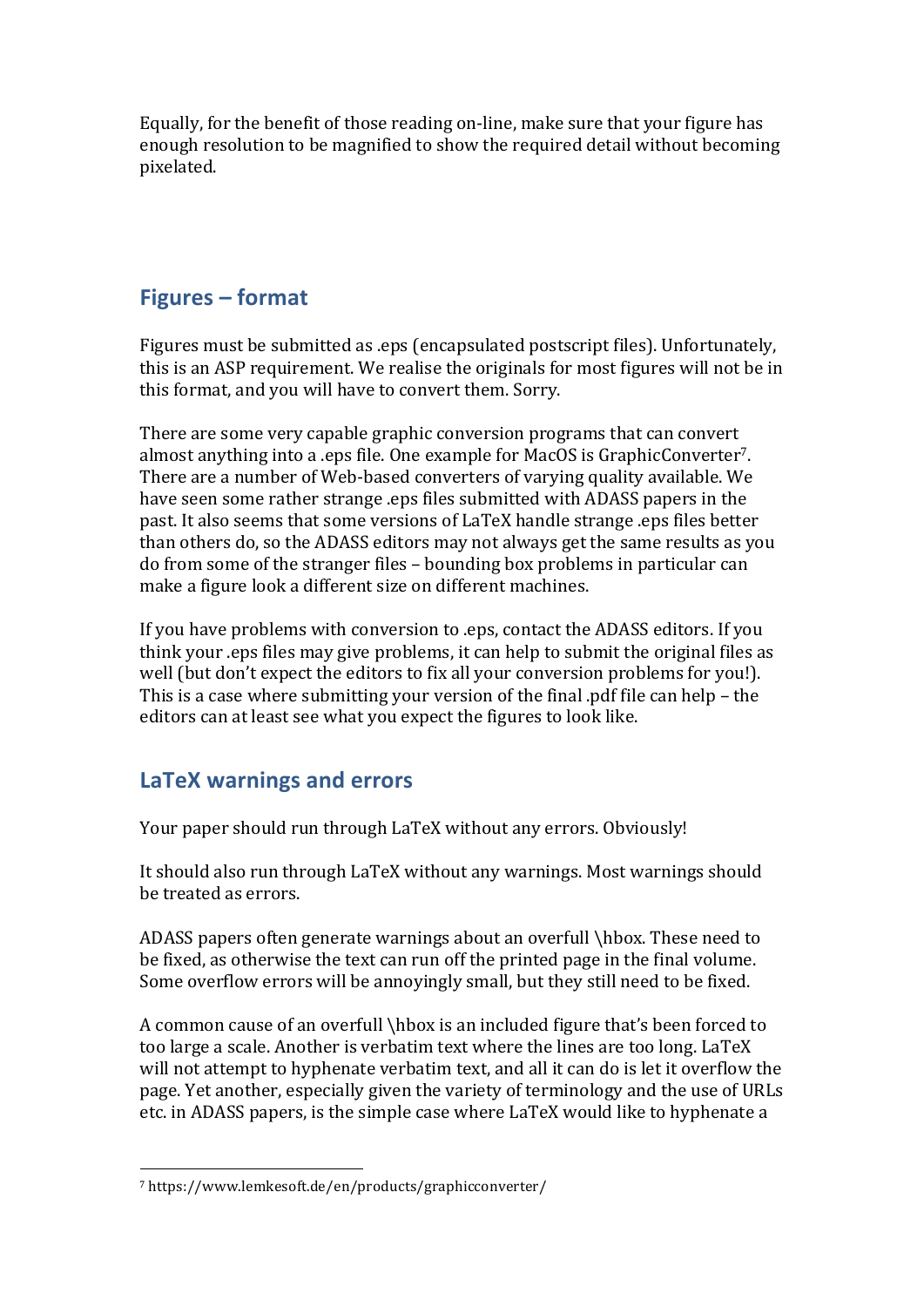word, but doesn't know how to, and ends up leaving it poking into the right margin.

Figure scales can be reduced until the figure fits properly. You may then have to see how legible it is, of course. Verbatim text is something you will have to reformat vourself – if it is program text, you may need to split the lines up. You can change the text size of verbatim text, perhaps with  $\mathcal{S}$  small, and this may help. You can use the  $\cdot$ - directive to show LaTeX where a word can be hyphen $\cdot$ -ated, if you have a word it doesn't know, but in some cases you may have to modify the sentence to fix the problem; a very small change, like changing "such as" to "like" or vice-versa, may be enough.

If you want to combine two separate images into a single figure, the usual way is to use  $\mathrm{minipage}$ . But this has a subtle way of generating an overfull hbox:

```
\begin{minipage}{0.3\textwidth}
\includegraphics{P999 f1.eps}
\end{minipage}
\begin{minipage}{0.7\textwidth}
\includegraphics{P999_f2a.eps}
\end{minipage}
```
Here, the two minipages together take up exactly 1.0 of the textwidth  $(0.7 + 0.3)$ . However, you get an overfull hbox. The problem is that each minipage is treated as a word by LaTeX, and it inserts an interword space between them. The (unintuitive) fix is to put a single '%' after the first \end{minipage}, so it becomes:

#### \end{minipage}%

The opposite warning, an under full  $\hbar$ ox, can be tolerated in some cases. You need to look carefully at the result to see how it looks. If a line has been spaced out by a ridiculous amount, some rewording may be needed. In general, you should avoid ending a line with  $\sqrt{\ }$  – this is a common cause of under full \hboxes. The ASP convention is that there is not normally a blank line between paragraphs; you can use '\\' to get this effect, and may feel it looks better, but it should be avoided.

One genuine problem that, strangely, doesn't always generate a warning is when the running heads (specified using  $\mathcal{N}$  the start of the start of the start file) overflow the space allowed. Usually the problem is the string used for the paper title; if this is too long it will push the page number on the right hand page over past the page margin. Oddly, LaTeX just lets this happen. If you have a long paper title, check that this isn't happening.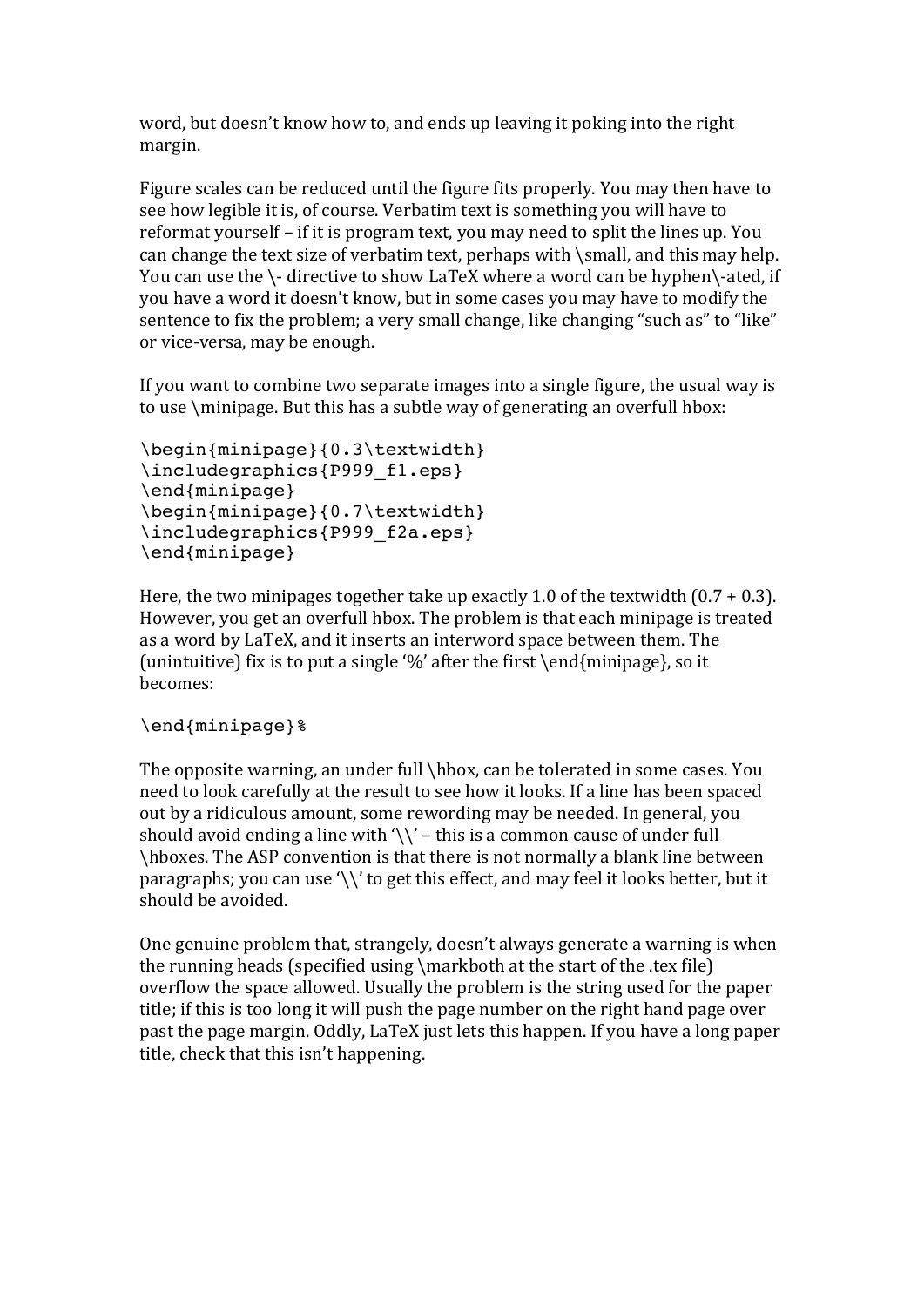### **Authors and affiliations**

The ASP 'Instructions for Authors and Editors' goes into great detail about the format of the list of authors and their affiliations that make up the arguments of the \author LaTeX command. It may seem quite petty at times, but it helps give the complete volume a coherent feel, and it also means that things like an author index can be added semi-automatically by parsing the  $\lambda$ uthor command.

Read the ASP instructions for the details. A few points are worth emphasising:

If all authors are from the same institution, there is no need to give them superscript numbers, and no need to number the single affiliation.

Generally, only the main author's e-mail address needs to be given. If you really want to publicise every author's address, don't do so by giving multiple versions of the same affiliation with the same institute but different e-mail addresses. Provide just one  $\alpha$  affil entry for each institute, but supply multiple e-mail addresses at the end, separated by commas.

The presenting author must be the first author of the paper. (It is a requirement of the ADASS conferences that a paper must be presented by its first author.) In the case of an invited talk, the first author must be the person who was invited.

Some authors seem to prefer to spell out forenames; others prefer to just use initials. Either is acceptable, but be consistent. Put the surname last for each author, separate the authors with commas, and if there are more than two authors the last author's name should be preceded by 'and'.

If your name is Mario Vargas Llosa, or any name where someone from a different culture (or, more the point, an automatic parser) might be confused as to whether you are Vargas Llosa, M. or Llosa, M. V., it would help to note this in a comment somewhere, or you may end up misrepresented in the author index.

#### **Length of Paper**

Except in very exceptional circumstances (an extra page awarded to the winner of the best poster competition, for example), page limits are as follows:

| <b>Invited Oral:</b> | 10 pages |
|----------------------|----------|
| Contributed Oral:    | 4 pages  |
| Poster:              | 4 pages  |
| Demo:                | 4 pages  |
| Focus Demo:          | 4 pages  |
| BoF:                 | 4 pages  |
| Tutorial:            | 4 pages  |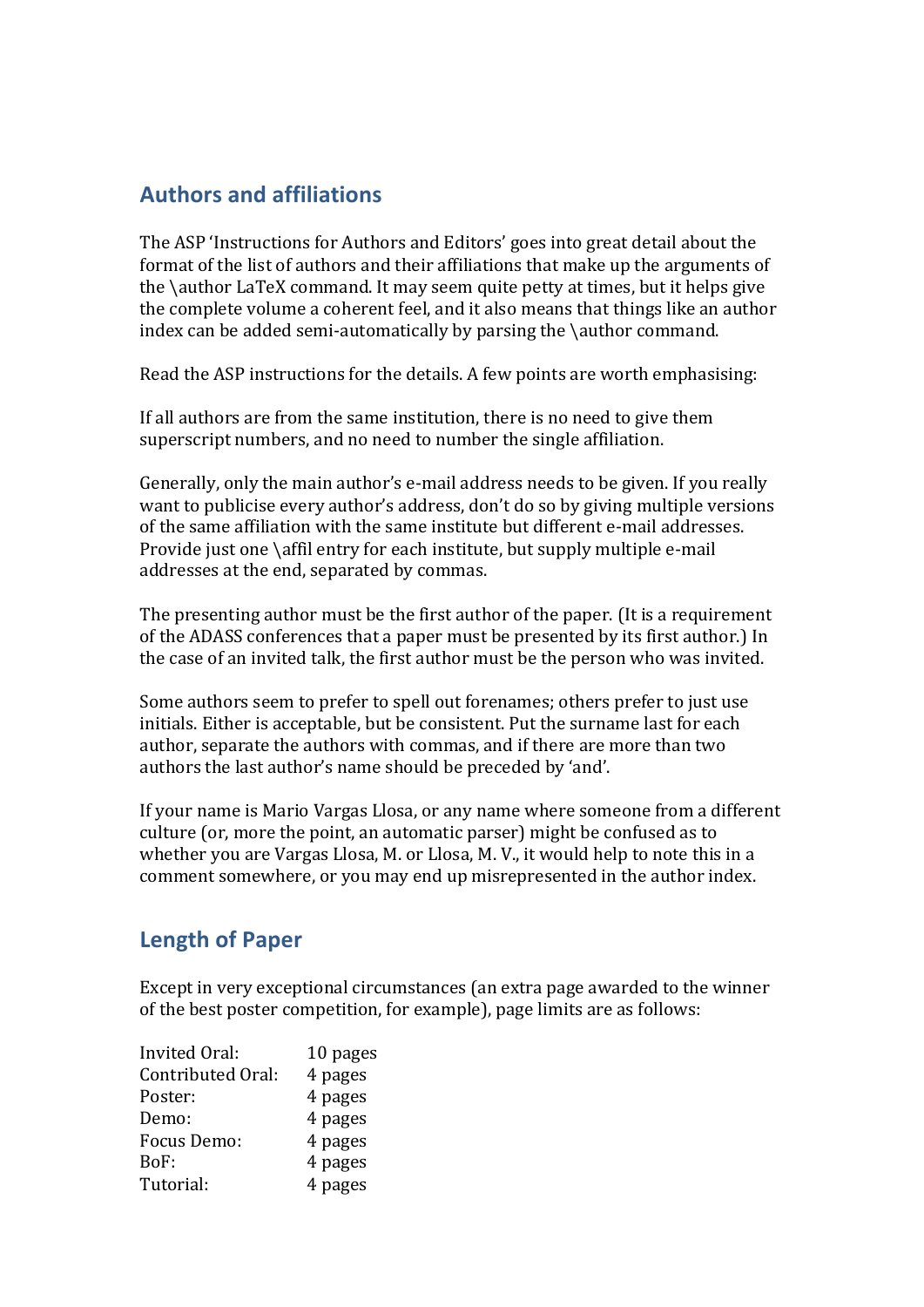Editors will enforce these very strictly. Four pages are not very many, and it can take some effort to keep a paper to that limit. There are some things that can help. And there are some things that might help, but are not allowed.

- Abstracts. You must have an abstract. But it does not have to be exactly the same as the one submitted with your original proposal. Many people tend to submit quite long abstracts with their initial proposal, using the abstract to argue for having the paper accepted, or to be given as a talk. Such abstracts may even include most of the content of the paper. The abstract needed for the published paper, however, is simply a brief summary of the contents of the paper.
- Footnotes. Although particularly appropriate for things like URLs, these use up a lot of vertical space. You could always consider putting the text in-line.
- References. Note what is said in the section on References about the verbose nature of some ADS-generated BibTeX entries. You can save some space as described in that section by trimming these down. However, remember that all references will be combined into a master bib file, which will be edited for duplicates, and as a result the final versions may change slightly in format. If you trim your references too enthusiastically, they may grow again in the final editing, so don't rely too much on that.
- Excessive \section and \subsection commands can constrain where page breaks can occur, and can use up space.
- Don't try to gain extra space by using packages that modify the normal spacing of the ASP layout. Such things exist, but they will interfere with the construction of the overall volume, and would in any case make your paper look different to all the others. The editors will remove such packages and return the paper to you.
- Don't try to save space by making figures so small they are unreadable.

In the end, if you find yourself hitting the page limit, you probably need to get rid of some text.

#### LaTeX packages and commands

The whole set of ADASS papers is processed as one big LaTeX job to produce the final Proceedings volume. This means that your paper has to play nicely with all the other papers, and in general this means sticking as far as possible to standard constructions and not getting too clever with LaTeX. In particular, it means not using non-standard packages, and not modifying the way commands work.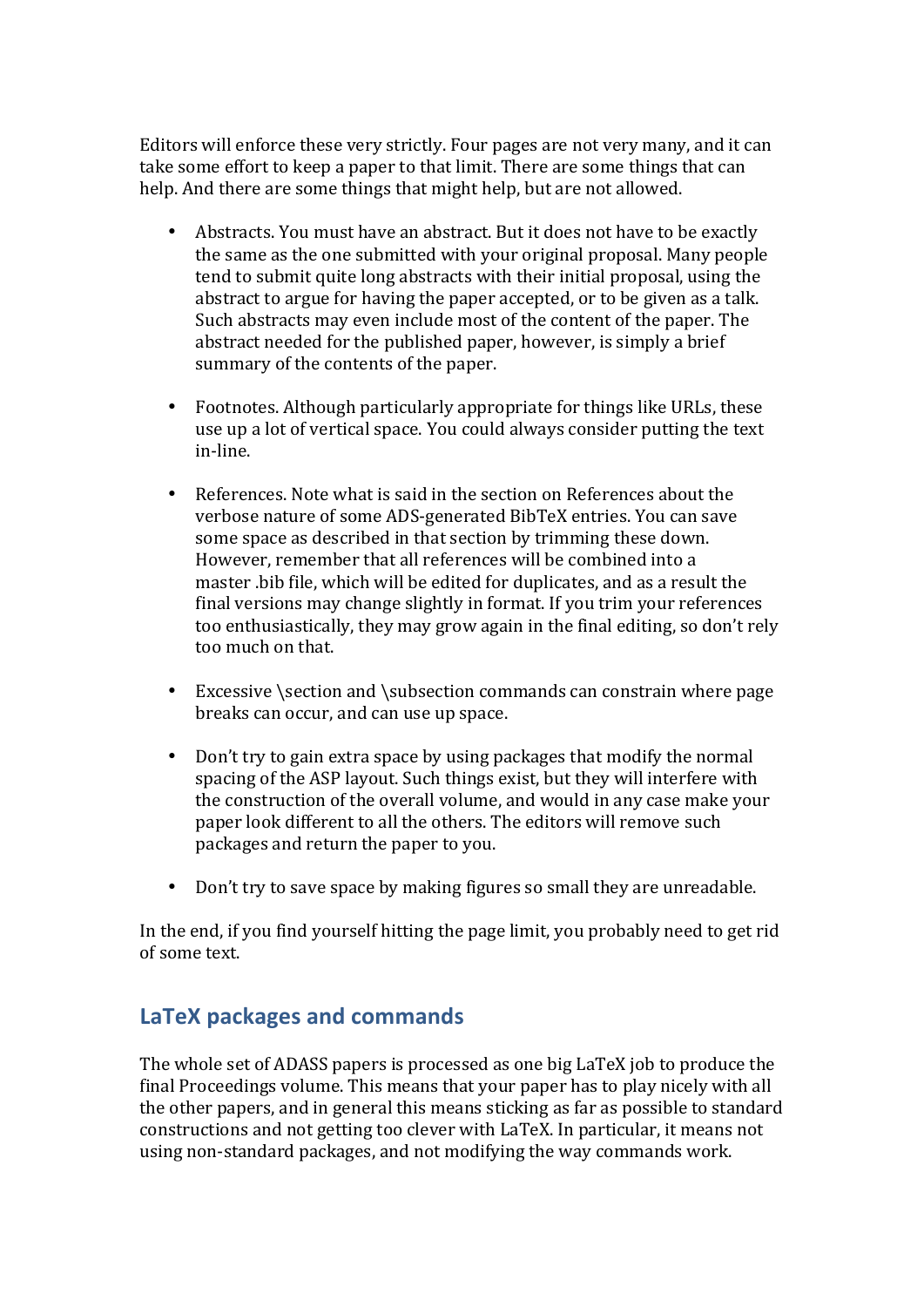Your paper needs to have \usepackage{asp2014} at the start of the .tex file, but that should be the only \usepackage command in the file.

Authors should not use  $\use$  as except in the most exceptional circumstances. Many packages will interfere with the construction of the volume (in particular, the subfig package performs global redefinitions of some key formatting quantities and must not be used). The asp2014 package itself includes all the packages that are usually needed. There is a list of these packages in the ASP 'Instructions for Authors and Editors' (appendix  $E$ ). If you believe you really do need to make use of a specific additional LaTeX package, contact the ADASS editors.

Authors should never use \renewcommand or \renewenvironment in their submissions! If it is absolutely necessary to redefine a command, authors should create their own version that embeds a label that is unique to their article  $(e.g.,)$ \<author>\_itemize and NOT \myitemize).

# **Content and typesetting**

There are some conventions in typesetting that should be followed by all authors, so that the volume has a uniform appearance.

Footnotes are added in general after the corresponding punctuation "... like this,\footnote{see here} ..." rather than "... like this\footnote{see here}, ...". The difference is that the comma should go before the footnote, rather than after. Different languages seem to have different conventions, but this is what the Chicago Manual of Style recommends.

"Interesting astronomical objects  $(AGNs, ... )$ " where the ellipsis  $($ "...") indicates that AGNs are only the start of a list of possible objects, is not standard English usage. You can use "(e.g. AGNs)" or "(AGNs, etc.)". The ellipsis is very rarely used in formal written English.

Does English put a space in front of a question mark or an exclamation mark? No it doesn't! That space is the convention in other languages, like French, but it looks odd in English, doesn't it? (As I typed that last sentence, my grammar checker complained about the space, so that proves it.)

The ASP guidelines suggest that a volume should be consistent throughout in its use of either British or American spelling. Given the range of ADASS authors, this seems difficult to enforce. However, you should be consistent within your own paper, and not say "color" on one line and "colour" on the next. Given how many ADASS papers are about visualization, and how things are organized, it's worth pointing out that most verbs that the British now spell with "... ise" were originally spelled with "...ize" even in Britain, so there isn't much point in being pedantic about that particular spelling difference.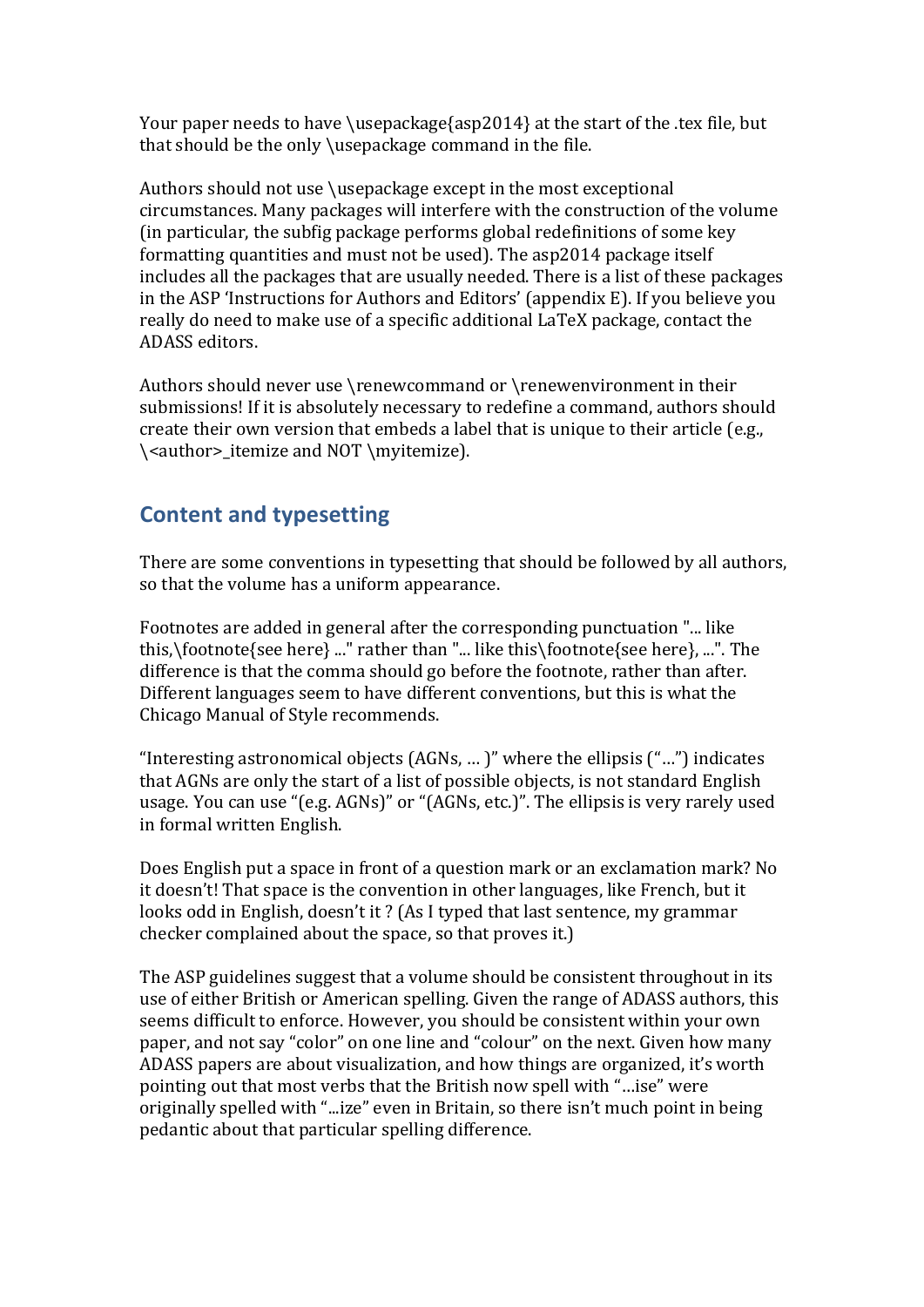Papers ought to be run through a spelling checker (set to your choice of British or US English). This can be tricky with LaTeX text, where there are so many "words" like "\usepackage" that most spelling checkers will complain about. However, there are LaTeX-aware checkers available – Emacs has one, for example. Failing that, just read your .tex file into a standard word processor like Textedit on the Mac, try to ignore the extraneous warnings, and concentrate on the actual spelling errors.

Regrettably, there don't seem to be any good LaTeX-aware grammar checkers.

Do proofread your paper for correct use of English. If necessary, get someone else to do this for you. The standard of English in most ADASS papers by nonnative speakers is usually very good, but occasionally there are problems that make it hard to understand the meaning of a piece of text, or that make it awkward to read. Some that seem to crop up quite often are:

- "Allows to do something" doesn't work in English, although it does in other languages. You have to "allow *someone* to do something". You can use "allows one to..." but that sounds excessively formal; "allows the user to..." or even "allows us to..." usually sounds OK.
- "Proposer" in French very rarely translates to "propose" in English it's a 'false friend', a word that sounds the same but has a subtly different meaning. "Offer", "suggest", "recommend" are usually what is really meant.
- English uses articles  $('a','an','the')$  in places where other languages, particularly Eastern European languages, don't have them. Remember not to miss them out.
- People seem prone to write long sentences, with lots of clauses in commas, with the subject so far from the verb that they lose track of whether that subject was singular or plural. Make sure your subjects and their verbs agree.
- Apostrophes often cause problems. The possessive for "it" is "its" without an apostrophe. (Remember that "his" and "hers" don't have one either.) "It's" is short for "it is". Otherwise, singular possessives use apostrophe-s: "the car's route", "the bus's route"; plurals just use an apostrophe: "the buses' routes".

Most ADASS editors are not going to be pedantic about English usage, but they will want the papers to be clear and easy to read; what matters is the work being described, after all.